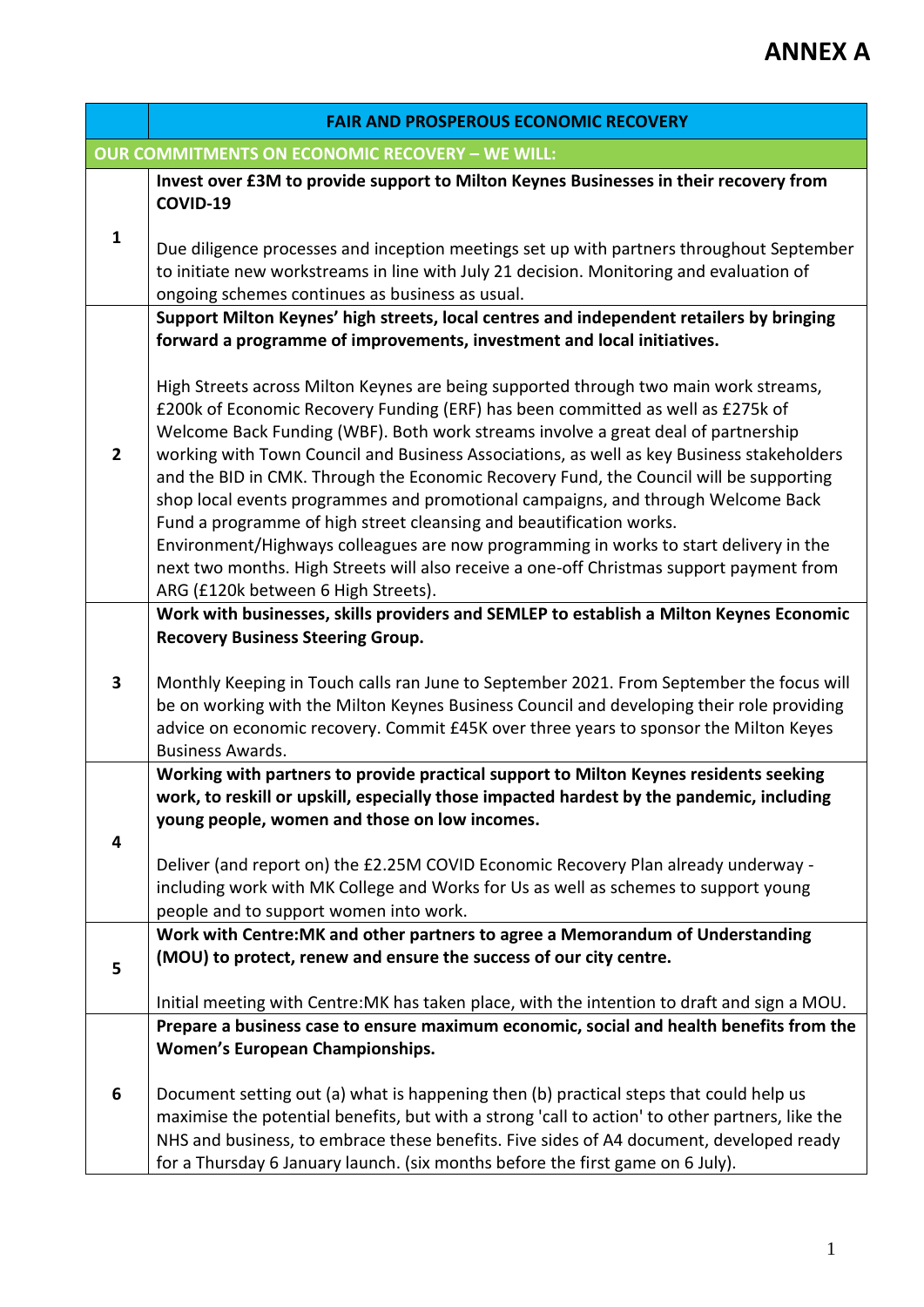**Deliver Improvements to CMK Market, including improved stalls, facilities, and lighting, by Autumn 2021, and bring forward proposals for the wider regeneration of CMK Market for public consultation by March 2022.**

**7** Undertake some revitalisation work at Milton Keynes Market – including painting, cleaning and perhaps improving the choice and mix of stalls ahead of fuller redevelopment. Precise timing will require cooperation of existing operator and favourable weather but aim to commence physical works in November 2021 and conclude by April 2022.

**Work with partners and MHCLG to deliver a Growth Deal for Milton Keynes that seeks funding for our unique infrastructure, a Mass Rapid Transport system, more protection from developer-led growth, funding for MK:U and formal city status.**

**8** MKC is the accountable body for the Central Area Growth Board which is underway. A draft Central Area Growth Board 'deal' has been drafted for government which features asks on MK:U and Bletchley station. Negotiations are ongoing through to Spending Review 2021. The city status work is separate. The closing date on that is December.

|    | <b>DOING THE ESSENTIALS WELL</b>                                                                                                                                                                                                                                                                                                                                                                                                                                                                                                                                    |
|----|---------------------------------------------------------------------------------------------------------------------------------------------------------------------------------------------------------------------------------------------------------------------------------------------------------------------------------------------------------------------------------------------------------------------------------------------------------------------------------------------------------------------------------------------------------------------|
|    | OUR COMMITMENTS ON DOING THE ESSENTIALS WELL - WE WILL:                                                                                                                                                                                                                                                                                                                                                                                                                                                                                                             |
| 9  | Install 75 dual bins across our estates and high streets, and 20 smart bins around Central<br><b>Milton Keynes.</b>                                                                                                                                                                                                                                                                                                                                                                                                                                                 |
|    | Delivery on site has commenced and is due to complete by end of December 2021.                                                                                                                                                                                                                                                                                                                                                                                                                                                                                      |
|    | Fix 7,500 additional potholes, improve repair quality and maintain our focus on having<br>high standard roads.                                                                                                                                                                                                                                                                                                                                                                                                                                                      |
| 10 | These potholes will be additional from those funded from the base budget. Patching and<br>grip sealing commenced in late September based on the prioritised lists of sites. Mid-<br>October we have fixed c2,500 potholes with this funding. Some funds will be held back to<br>March for a final push pre-purdah and we plan to complete at the end of March.                                                                                                                                                                                                      |
| 11 | Produce a fly-tipping action plan by September 2021 to tackle national rising levels of fly-<br>tipping, including funding for an additional Environmental Crime Officer to tackle<br>abandoned vehicles and fly-tipping.<br>Agreed at September Cabinet and the actions are now being delivered. Reductions in fly                                                                                                                                                                                                                                                 |
|    | tipping identified for Q1 and Q2 for 2021/22.                                                                                                                                                                                                                                                                                                                                                                                                                                                                                                                       |
| 12 | We will introduce litter wardens to find and fine those who drop litter.<br>We will promote and support community litter picking, working closely with parish partners<br>and create a fixed resource for Community Litter Picks. A fixed budget for Community Litter<br>picks and distribution to Parishes and community groups (now listed on the website).<br>The tender for Fixed Penalty Notices (Litter Wardens) has been completed and it is being<br>evaluated now. Following contract award, we will be looking to commence from mid-<br>November onwards. |
|    | Establish a programme of improvement to local areas that includes signage replacement                                                                                                                                                                                                                                                                                                                                                                                                                                                                               |
| 13 | and cleaning, weed removal, improved seating and cleaning of local centres and graffiti                                                                                                                                                                                                                                                                                                                                                                                                                                                                             |
|    | removal, including new technology to reduce reoccurrence of graffiti.                                                                                                                                                                                                                                                                                                                                                                                                                                                                                               |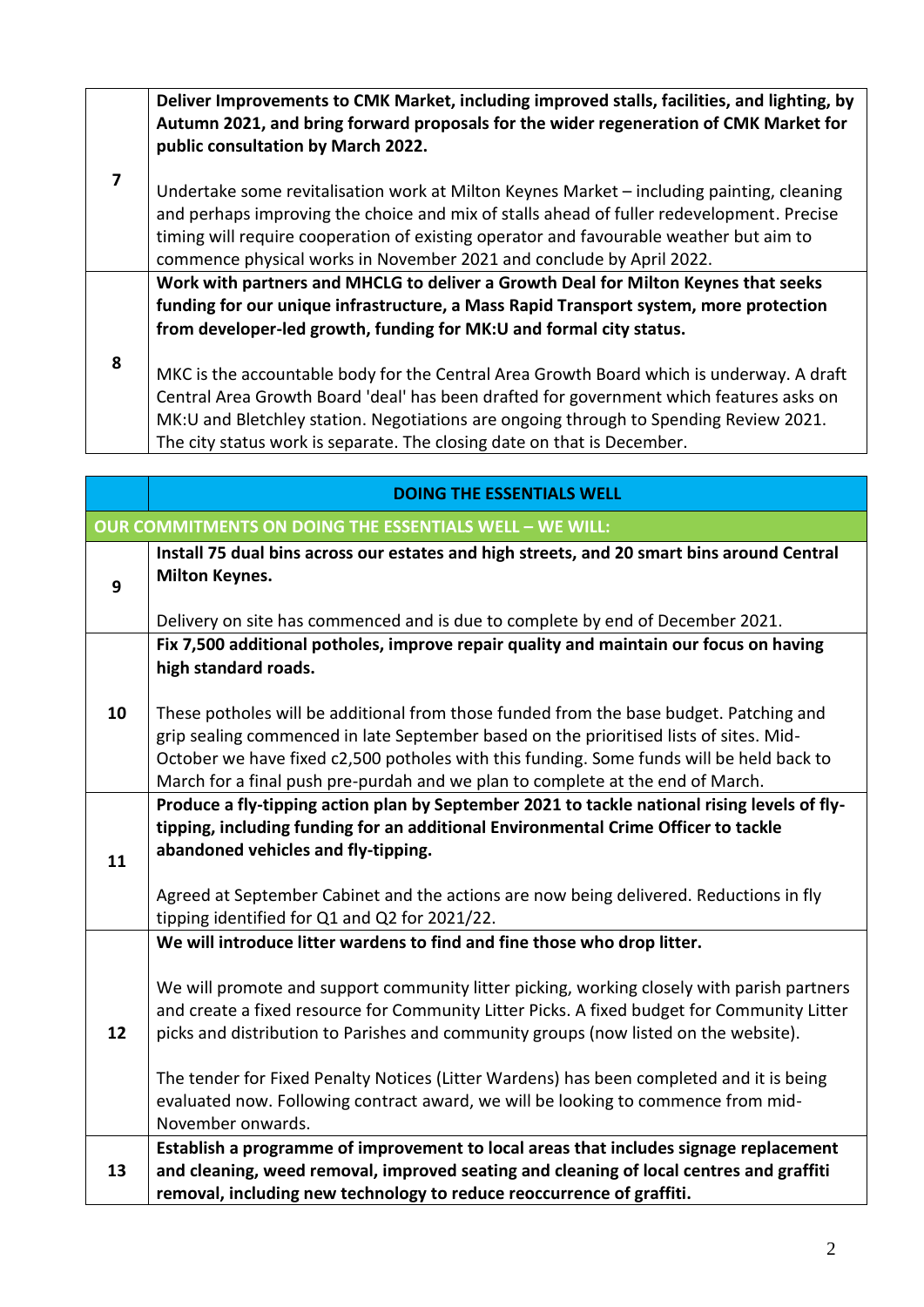|    | Following on from successful anti-graffiti deployment in CMK this has been expanded and is<br>underway. The graffiti prevention programme and estates clean-up will focus on estates and<br>areas of highest footfall. This will include painting and cleaning local assets such as seating,<br>signage - general neighbourhood revitalisation.                    |
|----|--------------------------------------------------------------------------------------------------------------------------------------------------------------------------------------------------------------------------------------------------------------------------------------------------------------------------------------------------------------------|
|    | The placemaking team are working up 5 local centre schemes (c£30k each), which will be<br>prioritised. These works combine Environment and Placemaking to enhance estates both in<br>terms of revitalisation and urban renewal. We will look to deliver at least 2 schemes by the<br>end of March 2022, with the remaining schemes delivered through to June 2022. |
| 14 | Review our out of hours and weekend bereavement services, working to make them as<br>accessible as possible.<br>Review has been completed with and recommendations will be shared in November with a                                                                                                                                                               |
|    | view to implementing in 2021.<br>Bring forward the future operational models for waste and landscaping services beyond                                                                                                                                                                                                                                             |
| 15 | the end of the current contracts in 2023.<br>Complete, delegated decisions have been taken                                                                                                                                                                                                                                                                         |
|    | Review the operation of the recycling centre booking system when social distancing                                                                                                                                                                                                                                                                                 |
| 16 | restrictions are no longer in place.<br>The review comparing us with our neighbours and similar authorities is underway and will<br>be completed by the end of October. Enhancements to the online booking system in<br>October includes ability to cancel appointments, make amendments, same day bookings,<br>using hire vans can book in advance.               |
|    | The second service upgrade will be the introduction of ANPR, automated gates. We are<br>working with the contractor on site to introduce this is in February 2022.                                                                                                                                                                                                 |
|    | Oppose continued operation of the Bletchley landfill site.                                                                                                                                                                                                                                                                                                         |
| 17 | Put effort into attending the public inquiry which commenced on 5 July and is planned to<br>reconvene on 19 October 2021.                                                                                                                                                                                                                                          |
| 18 | Ensure a high quality and trusted Planning Service by conducting an LGA Planning Peer<br>Review.                                                                                                                                                                                                                                                                   |
|    | The review is being scheduled for early February.                                                                                                                                                                                                                                                                                                                  |

|    | <b>REGENERATION AND RENEWAL</b>                                                                                                                                                                                                                                                                                                                                   |  |
|----|-------------------------------------------------------------------------------------------------------------------------------------------------------------------------------------------------------------------------------------------------------------------------------------------------------------------------------------------------------------------|--|
|    | <b>OUR COMMITMENTS ON REGENERATION AND RENEWAL - WE WILL:</b>                                                                                                                                                                                                                                                                                                     |  |
|    | Support the regeneration of Bletchley and Fenny by advancing a planning framework (SPD)<br>and working with the Town Deal Board on the delivery of the £22.7m Town Investment<br>Plan.                                                                                                                                                                            |  |
| 19 | Complete by March 2022 the detailed business cases for the nine projects funded through<br>our £22.7M successful Towns Deal funding, including £2.1 M of public realm improvements<br>to the Queensway area and Fenny Stratford's high street. Cabinet report on Town Deal<br>delivery scheduled for November '21. Delegated Decisions in March 2022 to adopt the |  |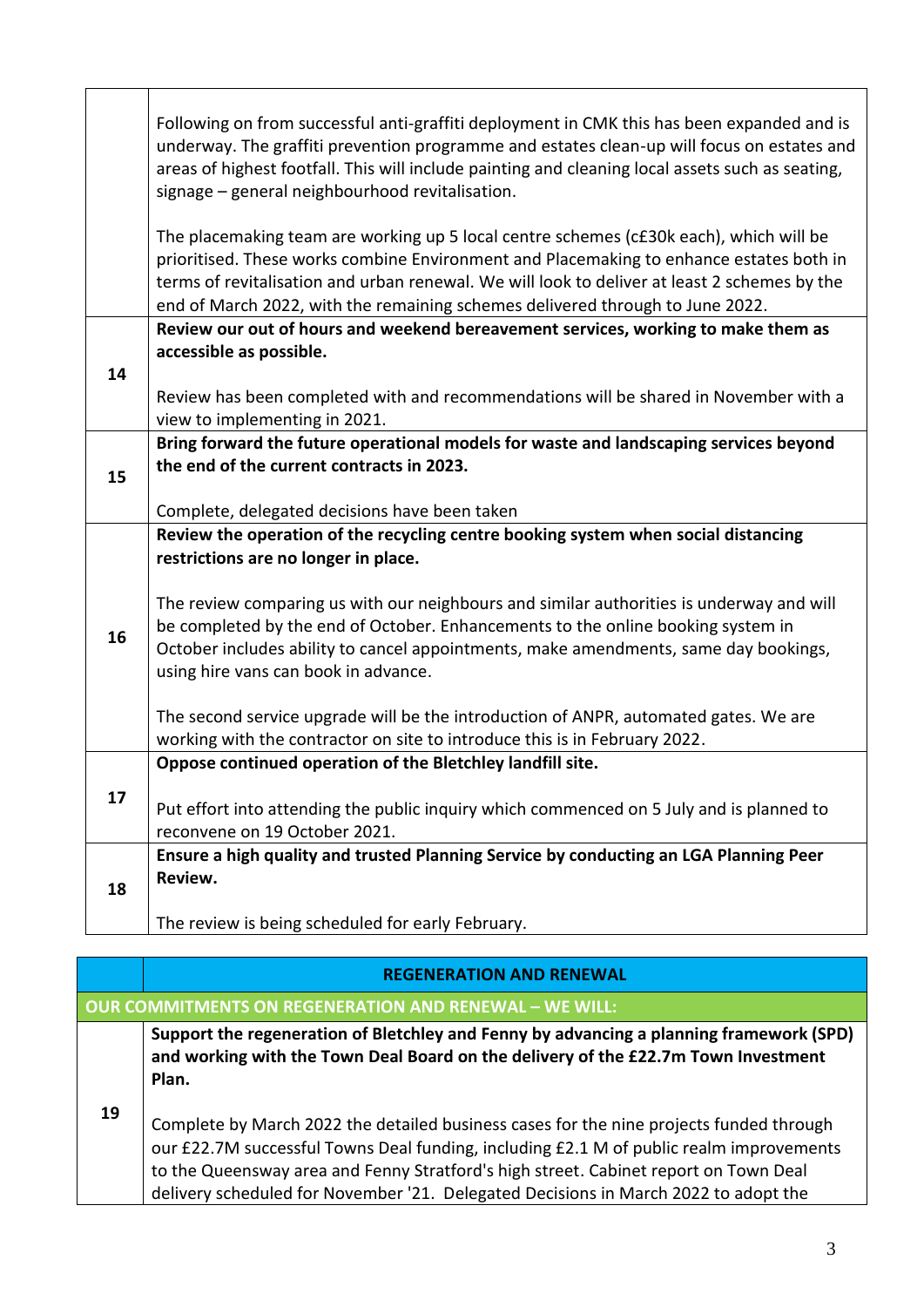|    | Central Bletchley Urban Design Framework SPD. Submit in January 2022 an additional £3-     |
|----|--------------------------------------------------------------------------------------------|
|    | £5M EOI to the national Cultural Development Fund (Capital) to try to build on the Towns   |
|    | Deal (Former Fire Station site).                                                           |
|    | Support the £35m regeneration of Wolverton town centre and agree funding by July 2021.     |
| 20 |                                                                                            |
|    | Complete. Formal decision to invest approved at Cabinet on 13 July and Council on 14 July. |
|    | We are looking to begin to demolish the Agora in February/March 2022.                      |
|    | Complete the redesign of the Neighbourhood Employment Programme (NEP) to help              |
|    | people on regeneration estates into employment or provide opportunities to upskill by      |
|    | September 2021.                                                                            |
| 21 |                                                                                            |
|    | The NEP has been integrated into Community Learning MK in September 2021 (as per review    |
|    | recommendations) and will operate as part of a wider service with stronger links to basic  |
|    | skills and adult learning.                                                                 |
|    | Work with the community to agree detailed plans for Fullers Slade Estate Renewal and       |
|    | submit a planning application by Q4 2021/2022.                                             |
| 22 |                                                                                            |
|    | Revised proposals and costed business case to be developed based on the option balloted.   |
|    | Planning application will not be submitted by Q4 2021/22 (i.e. by 31 March 2022) - however |
|    | we will have developed plans / business plan, aiming for February Cabinet.                 |
|    | Start site works on the Lakes Estate regeneration by Q4 2021/22.                           |
|    |                                                                                            |
| 23 | Approval to proceed with amended Phase A at Cabinet on 13 July and Council on 14 July.     |
|    | Looking to accelerate the programme using a construction framework. Currently works        |
|    | planned on site Autumn 2022/23. We are looking to bring some early works forward into      |
|    | early 2022, such as play areas/public realm.                                               |

|    | <b>BUILDING BETTER COMMUNITIES</b>                                                                                                                                                                                                                                                                                           |
|----|------------------------------------------------------------------------------------------------------------------------------------------------------------------------------------------------------------------------------------------------------------------------------------------------------------------------------|
|    | <b>OUR COMMITMENTS TO HEALTH - WE WILL:</b>                                                                                                                                                                                                                                                                                  |
| 24 | Work with partners to develop a multi-agency Health Inequalities Improvement Plan for<br>Renewal Estates by the end of 2021, including a pilot scheme for the Lakes Estate.                                                                                                                                                  |
|    | Four target areas and priority actions provisionally agreed with primary care – task and finish<br>group with CCG, lead GP practice and Deputy Director of Public Health established to oversee<br>implementation. Links to broader suite of work on the Lakes estate to engage communities<br>and support behaviour change. |
|    | Play a key role working to support the integration of health and social care services through<br>the BLMK ICS.                                                                                                                                                                                                               |
| 25 | Underway - Leader to continue on the ICS Partnership Board, Chief Executive on the CEO<br>Group with active involvement by DPH and DASS. Milton Keynes Health and Social Care<br>Alliance attended by Chief Executive and DASS focusing on development of placed based<br>priorities.                                        |
| 26 | Support becoming a Dementia Friendly city, to improve the lives of those most in need of<br>help and achieve Milton Keynes-wide 'Dementia Friendly Communities' recognition from<br>the Alzheimer's Society by the end of March 2022.                                                                                        |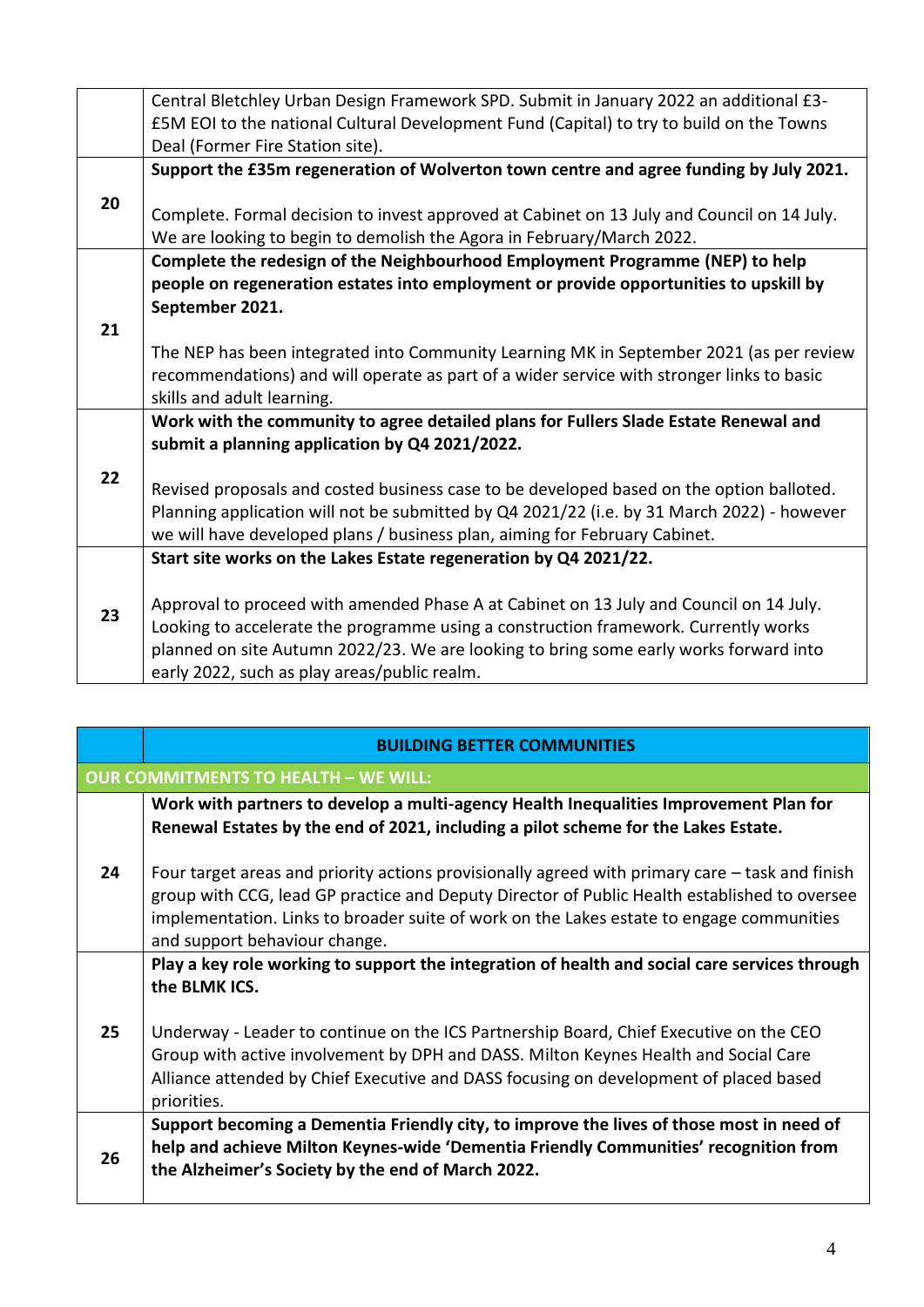|                | The Council has signed a partnership agreement with the Alzheimer's Society to work                                                                                                  |
|----------------|--------------------------------------------------------------------------------------------------------------------------------------------------------------------------------------|
|                | together to deliver a Dementia Friendly city. A new Dementia Friendly co-ordinator has been                                                                                          |
|                | appointed who will work with communities and organisations throughout Milton Keynes.                                                                                                 |
|                | Two workshops are being planned for November and December to encourage and develop                                                                                                   |
|                | support from Parish Councils and local business and organisations.                                                                                                                   |
|                | Develop a potential business case for a multi-use health and wellbeing facility in the                                                                                               |
|                | planned MK East development as part of the £95M HIF funding.                                                                                                                         |
| 27             |                                                                                                                                                                                      |
|                | A working group has been set up to discuss and produce a short report outlining proposals to                                                                                         |
|                | ensure the facility is optimised with a range of services delivered for local people.                                                                                                |
|                | Work with health partners to ensure proper access for all to GP, dental and mental health                                                                                            |
| 28             | services, and support the expansion of MK University Hospital.                                                                                                                       |
|                |                                                                                                                                                                                      |
|                | Leader confirmed with Chief Executive, no CLT action.                                                                                                                                |
|                | Work with Public Health and partners to ensure a long-term plan for the impact of an                                                                                                 |
|                | ongoing vaccination programme and invest in local communications to ensure high levels                                                                                               |
|                | of public awareness, vaccine uptake and workplace safety through support for employers.                                                                                              |
| 29             |                                                                                                                                                                                      |
|                | Continue to support NHS through Saxon Court Mass Vaccination until October 2021, convene                                                                                             |
|                | regular multi-agency meetings, deploy the COVID-19 'Specials' team, public engagement                                                                                                |
|                | events and communications and additional Public Health work on the issue.                                                                                                            |
|                | Improve access for young people to mental health services by supporting local initiatives.                                                                                           |
|                |                                                                                                                                                                                      |
| 30             | We will link to the work that CNWL are leading as part of the ICP/Alliance which has<br>improving children's mental health as one of its three priorities. We aim to reach agreement |
|                | to continue to expand the joint funded posts between children's social care and CAMHS to                                                                                             |
|                | young people on the edge of care which began last year.                                                                                                                              |
|                |                                                                                                                                                                                      |
| <b>HOUSING</b> |                                                                                                                                                                                      |
|                |                                                                                                                                                                                      |
|                | Ban poor quality office conversions in CMK.                                                                                                                                          |
|                | The CMK Article Four Direction expires on the 31 July 2022, so work is being progressed on a                                                                                         |
| 31             | new Article 4 Direction to come into effect post-July 2022. The new Article 4 Direction                                                                                              |
|                | removing permitted development rights to convert office floorspace to residential use in part                                                                                        |
|                | of CMK has been approved at Delegated Decision and is out for public consultation until 29                                                                                           |
|                | October.                                                                                                                                                                             |
|                | Progress Plan: MK2 as a new Local Plan that focusses on affordable homes for local families,                                                                                         |
|                | sustainable growth, proper infrastructure and tackling climate change.                                                                                                               |
| 32             |                                                                                                                                                                                      |
|                | To engage with Councillors and stakeholders through the Cabinet Advisory Group in order to                                                                                           |
|                | agree the areas of focus for the new local plan, including how we engage a wide range of                                                                                             |
|                | informed contributors.                                                                                                                                                               |
|                | Oppose the government Planning White Paper which removes a proper say for local                                                                                                      |
|                | communities in final planning decisions.                                                                                                                                             |
| 33             |                                                                                                                                                                                      |
|                | Response submitted to White Paper in June 2020. Councillor Crook's full council motion has                                                                                           |
|                | taken place. Awaiting publication of responses to the White Paper and clarification of how                                                                                           |
|                | government intends to take forward reforms to the planning system.                                                                                                                   |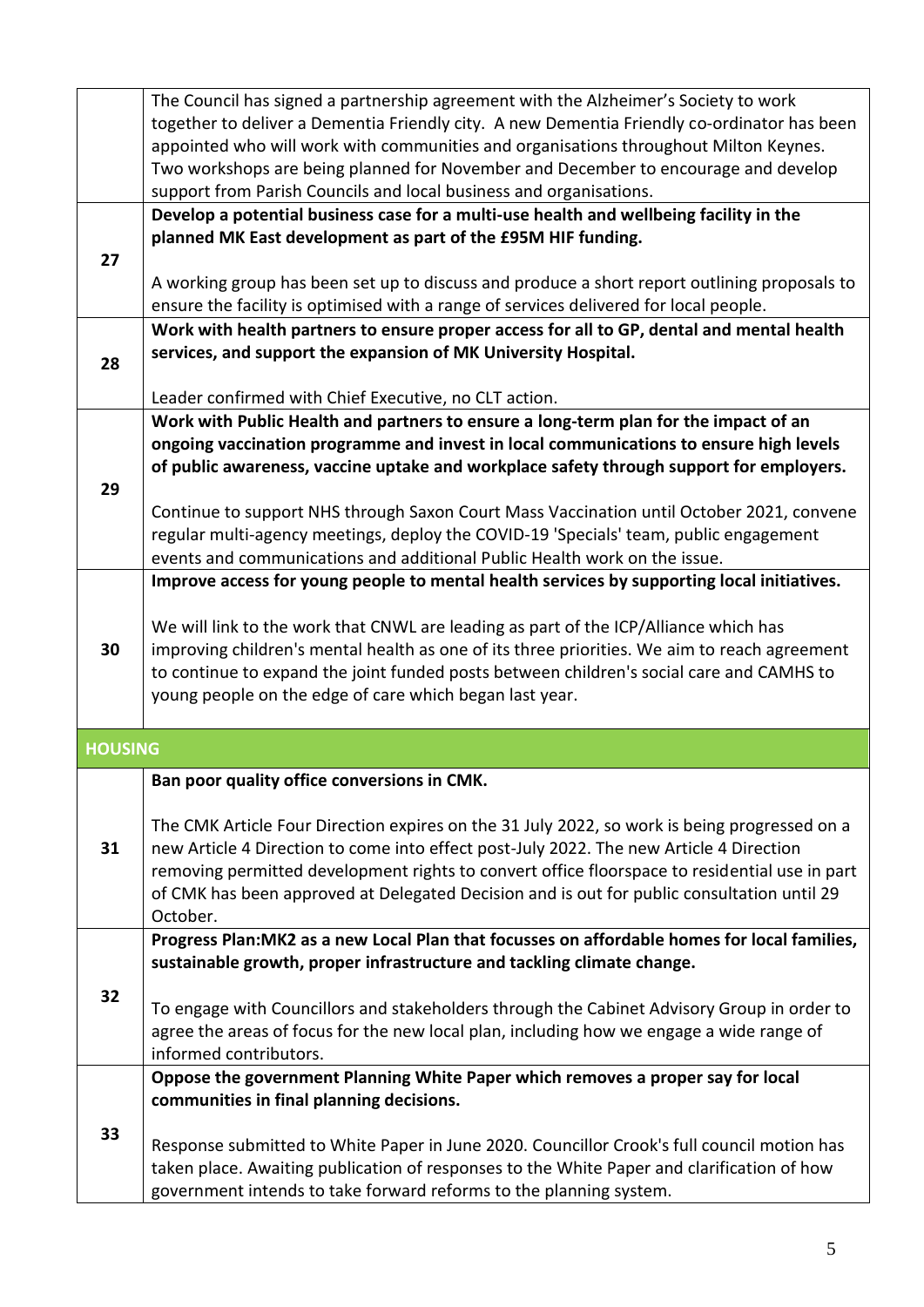|    | Continue to deliver 500 new council homes and publish a pipeline and timetable for doing                                                                                                                                                                                                                                                                                                                                                                                                                                                                                                                                                                                                                                                                                                                                                                                                                                                                                                                                                                                                     |
|----|----------------------------------------------------------------------------------------------------------------------------------------------------------------------------------------------------------------------------------------------------------------------------------------------------------------------------------------------------------------------------------------------------------------------------------------------------------------------------------------------------------------------------------------------------------------------------------------------------------------------------------------------------------------------------------------------------------------------------------------------------------------------------------------------------------------------------------------------------------------------------------------------------------------------------------------------------------------------------------------------------------------------------------------------------------------------------------------------|
|    | so by February 2021.                                                                                                                                                                                                                                                                                                                                                                                                                                                                                                                                                                                                                                                                                                                                                                                                                                                                                                                                                                                                                                                                         |
| 34 | By the end of the 22/23 financial year we plan to be on site on over 200 new homes,<br>including 66 on the former Cripps Lodge site. We have planning permission granted on three<br>of the pipeline schemes with several also still progressing. These will follow our updated due<br>diligence processes and value for money checks. In addition, we have a wider pipeline of<br>opportunities of over 300 new homes, which will be balanced against our HRA account<br>headroom/priorities and opportunities for external funding. Phase A of The Lakes will deliver<br>202 new homes and Fullers Slade will likely deliver between 50 and 150 new homes on infill<br>sites, subject to the approved business case and feasibility studies. The 2022/23 delivery<br>programme will be confirmed by the end of October 2021. The overall pipeline will be part of<br>the refreshed business plan process, and in turn will be annexed to the Budget Report in<br>February 2022. Plans are also being developed on what can be brought forward in place of<br>Mellish Court and The Gables. |
|    | Use our new council owned development company to help develop a carbon neutral new<br>community on land at Tickford Farm that contains at least 275 genuinely affordable homes                                                                                                                                                                                                                                                                                                                                                                                                                                                                                                                                                                                                                                                                                                                                                                                                                                                                                                               |
|    | for local families, with a development partner confirmed by Q1 2022.                                                                                                                                                                                                                                                                                                                                                                                                                                                                                                                                                                                                                                                                                                                                                                                                                                                                                                                                                                                                                         |
| 35 |                                                                                                                                                                                                                                                                                                                                                                                                                                                                                                                                                                                                                                                                                                                                                                                                                                                                                                                                                                                                                                                                                              |
|    | Procuring a development partner to deliver 928 homes at Tickford. Due to finalise this in<br>February 2022. The developer will bring carbon neutral homes proposals, in particular for the                                                                                                                                                                                                                                                                                                                                                                                                                                                                                                                                                                                                                                                                                                                                                                                                                                                                                                   |
|    | 31% affordable to be retained by the LHC. These plans will then be developed for planning                                                                                                                                                                                                                                                                                                                                                                                                                                                                                                                                                                                                                                                                                                                                                                                                                                                                                                                                                                                                    |
|    | and then mobilisation, targeting start on site for September 2022.                                                                                                                                                                                                                                                                                                                                                                                                                                                                                                                                                                                                                                                                                                                                                                                                                                                                                                                                                                                                                           |
|    | Introduce a private landlord scheme by December 2021 to promote and reward best                                                                                                                                                                                                                                                                                                                                                                                                                                                                                                                                                                                                                                                                                                                                                                                                                                                                                                                                                                                                              |
|    | practice in the private sector and get tough with the worst.                                                                                                                                                                                                                                                                                                                                                                                                                                                                                                                                                                                                                                                                                                                                                                                                                                                                                                                                                                                                                                 |
| 36 | Proposal developed with National Residential Landlords Association (NRLA). Accreditation                                                                                                                                                                                                                                                                                                                                                                                                                                                                                                                                                                                                                                                                                                                                                                                                                                                                                                                                                                                                     |
|    | Scheme to launch in December 2021 to promote and reward best practice. Enforcement                                                                                                                                                                                                                                                                                                                                                                                                                                                                                                                                                                                                                                                                                                                                                                                                                                                                                                                                                                                                           |
|    | action undertaken by Private Sector Team and Supply and Acquisitions Team.                                                                                                                                                                                                                                                                                                                                                                                                                                                                                                                                                                                                                                                                                                                                                                                                                                                                                                                                                                                                                   |
|    | Continue to improve support to homeless people, those in danger of homelessness and                                                                                                                                                                                                                                                                                                                                                                                                                                                                                                                                                                                                                                                                                                                                                                                                                                                                                                                                                                                                          |
|    | improve follow-on support and accommodation by December 2021.                                                                                                                                                                                                                                                                                                                                                                                                                                                                                                                                                                                                                                                                                                                                                                                                                                                                                                                                                                                                                                |
| 37 | Crisis accommodation for 19 rough sleepers and people presenting as homeless planned to                                                                                                                                                                                                                                                                                                                                                                                                                                                                                                                                                                                                                                                                                                                                                                                                                                                                                                                                                                                                      |
|    | be provided from November 2021. Operational procedures being developed with Winter                                                                                                                                                                                                                                                                                                                                                                                                                                                                                                                                                                                                                                                                                                                                                                                                                                                                                                                                                                                                           |
|    | Night Shelter and MK Homelessness Partnership. Plan to open late November 2021.                                                                                                                                                                                                                                                                                                                                                                                                                                                                                                                                                                                                                                                                                                                                                                                                                                                                                                                                                                                                              |
|    | Improve the council homes repairs and maintenance service by working with our                                                                                                                                                                                                                                                                                                                                                                                                                                                                                                                                                                                                                                                                                                                                                                                                                                                                                                                                                                                                                |
|    | contractor to agree a set of clear and meaningful KPIs on performance and delivery by<br>September and communicate them to tenants.                                                                                                                                                                                                                                                                                                                                                                                                                                                                                                                                                                                                                                                                                                                                                                                                                                                                                                                                                          |
|    |                                                                                                                                                                                                                                                                                                                                                                                                                                                                                                                                                                                                                                                                                                                                                                                                                                                                                                                                                                                                                                                                                              |
| 38 | Bring together a report for Cabinet approval in September. KPI work will be communicated                                                                                                                                                                                                                                                                                                                                                                                                                                                                                                                                                                                                                                                                                                                                                                                                                                                                                                                                                                                                     |
|    | through the new housing newsletter. Revised KPI's agreed, including reduced works times                                                                                                                                                                                                                                                                                                                                                                                                                                                                                                                                                                                                                                                                                                                                                                                                                                                                                                                                                                                                      |
|    | and backlog monitoring, as well as service enhancements agreed. Communication plan to be<br>developed, perhaps linking to the new Local Offer document and/or updated and broader                                                                                                                                                                                                                                                                                                                                                                                                                                                                                                                                                                                                                                                                                                                                                                                                                                                                                                            |
|    | resident engagement forums.                                                                                                                                                                                                                                                                                                                                                                                                                                                                                                                                                                                                                                                                                                                                                                                                                                                                                                                                                                                                                                                                  |
|    |                                                                                                                                                                                                                                                                                                                                                                                                                                                                                                                                                                                                                                                                                                                                                                                                                                                                                                                                                                                                                                                                                              |
|    | <b>LOCAL COMMUNITIES</b>                                                                                                                                                                                                                                                                                                                                                                                                                                                                                                                                                                                                                                                                                                                                                                                                                                                                                                                                                                                                                                                                     |
| 39 | Demolish Mellish Court and the Gables by the end of 2021 and develop options for future                                                                                                                                                                                                                                                                                                                                                                                                                                                                                                                                                                                                                                                                                                                                                                                                                                                                                                                                                                                                      |
|    | of the site that includes replacement council homes.                                                                                                                                                                                                                                                                                                                                                                                                                                                                                                                                                                                                                                                                                                                                                                                                                                                                                                                                                                                                                                         |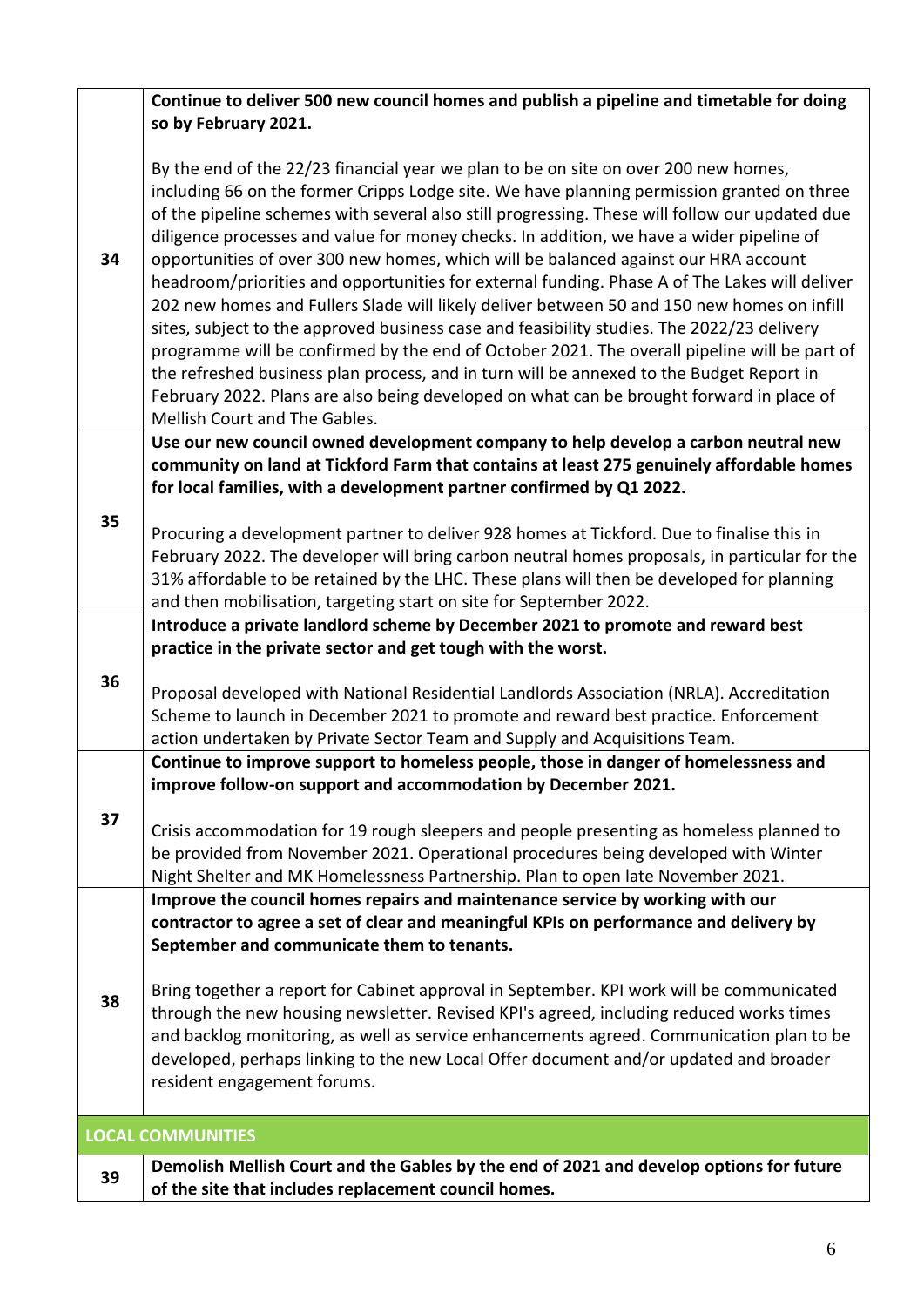|    | Both the Gables and Mellish Court will have no residents in them from 4 November 2021. We<br>are also working to bring this forward if we can. This is a significant achievement. Bucks Fire<br>plan to conduct fire drill exercises in the empty blocks. Phone masts may delay the<br>demolition to March/April 2022; the conversations are positive, but the legal process takes<br>time. Architects underway in considering potential options, which will then need to be<br>modelled and assessed. |
|----|--------------------------------------------------------------------------------------------------------------------------------------------------------------------------------------------------------------------------------------------------------------------------------------------------------------------------------------------------------------------------------------------------------------------------------------------------------------------------------------------------------|
|    | Work with the Woughton Parish Council to open a library facility in the Woughton ward by                                                                                                                                                                                                                                                                                                                                                                                                               |
|    | <b>March 2022.</b>                                                                                                                                                                                                                                                                                                                                                                                                                                                                                     |
| 40 | Options paper including the identification of a potential new site and costings for works and<br>running costs is being finalised. If agreed with stakeholders, works can progress towards<br>March 2022 opening.                                                                                                                                                                                                                                                                                      |
|    | <b>Complete work to improve Galley Hill Community Centre.</b>                                                                                                                                                                                                                                                                                                                                                                                                                                          |
|    |                                                                                                                                                                                                                                                                                                                                                                                                                                                                                                        |
| 41 | Procurement exercise underway alongside extensive engagement with the Town Council. The<br>Town Council wish to alter the space but that is not currently within the budget. We plan to<br>start works in March 2022.                                                                                                                                                                                                                                                                                  |
|    | Bring forward a report to the July 2021 Cabinet to introduce a new "MK Way," that uses                                                                                                                                                                                                                                                                                                                                                                                                                 |
|    | council procurement and works with partners to deliver and capture local community                                                                                                                                                                                                                                                                                                                                                                                                                     |
| 42 | improvements and social value. NB: MK Way is now called More for MK.                                                                                                                                                                                                                                                                                                                                                                                                                                   |
|    |                                                                                                                                                                                                                                                                                                                                                                                                                                                                                                        |
|    | Report was bought to Cabinet in July 2021. Procurement team will be taking the actions                                                                                                                                                                                                                                                                                                                                                                                                                 |
|    | forward. Annual report to be included in the budget.                                                                                                                                                                                                                                                                                                                                                                                                                                                   |
|    | Work with partners to develop a business case for a new Milton Keynes Justice Centre that                                                                                                                                                                                                                                                                                                                                                                                                              |
|    | can house a Crown Court.                                                                                                                                                                                                                                                                                                                                                                                                                                                                               |
| 43 | Stakeholder group chaired meeting regularly. Includes judiciary, HMCTS, police and MKDP.                                                                                                                                                                                                                                                                                                                                                                                                               |
|    | Project manager in place. Aim is an outline business case in November 2021 to feed into                                                                                                                                                                                                                                                                                                                                                                                                                |
|    | Council budget process.                                                                                                                                                                                                                                                                                                                                                                                                                                                                                |
|    | Review our Domestic Abuse services with our partners, including TVP, to ensure they are                                                                                                                                                                                                                                                                                                                                                                                                                |
|    | effective, and victims can remain safely in their own homes.                                                                                                                                                                                                                                                                                                                                                                                                                                           |
|    |                                                                                                                                                                                                                                                                                                                                                                                                                                                                                                        |
| 44 | Cabinet received a report in September detailing how we are tackling domestic abuse in MK.                                                                                                                                                                                                                                                                                                                                                                                                             |
|    | The Partnership is monitoring the delivery of the domestic abuse strategy. A wide-ranging                                                                                                                                                                                                                                                                                                                                                                                                              |
|    | media campaign is continuing to raise awareness and the support available through our                                                                                                                                                                                                                                                                                                                                                                                                                  |
|    | partners.                                                                                                                                                                                                                                                                                                                                                                                                                                                                                              |

|    | <b>TACKLING CHILD POVERTY AND SUPPORTING CHILDREN AND YOUNG PEOPLE</b>                                                                                                                  |  |
|----|-----------------------------------------------------------------------------------------------------------------------------------------------------------------------------------------|--|
|    | OUR COMMITMENTS ON TACKLING CHILD POVERTY - WE WILL:                                                                                                                                    |  |
|    | Continue our goal of reducing child poverty by 20% by 2025, turning the report of the Child<br>Poverty Commission into positive action.                                                 |  |
| 45 | We will be running a £1M government funded Holiday Activities and Food programme in<br>2021 (there are c8,600 children on FSM) which we can report on, as well as actions 46 and<br>47. |  |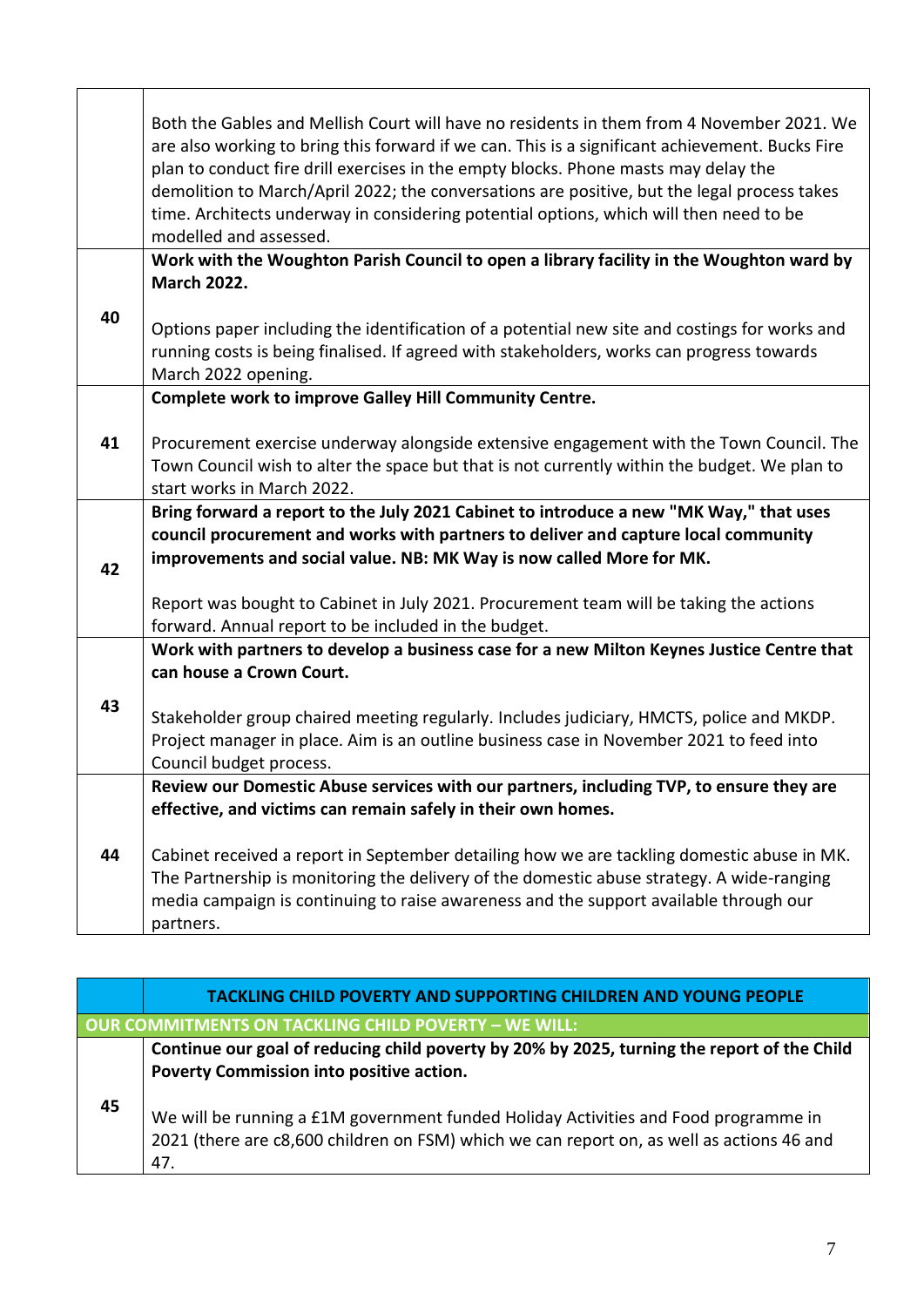|    | Provide real practical support to tackle inequality and poverty directly and through our        |
|----|-------------------------------------------------------------------------------------------------|
|    | relationships with community groups, for example through the development of five new            |
| 46 | community larders.                                                                              |
|    |                                                                                                 |
|    | Develop our partnership with Milton Keynes Foodbank, looking to build a new 'charity hub'       |
|    | facility in Milton Keynes.                                                                      |
|    | Introduce a pilot deposit scheme for childcare for people on low incomes.                       |
|    |                                                                                                 |
| 47 | Childcare support scheme will be launched in October 2021 to support eligible families to       |
|    | access childcare provision. A fact sheet and eligibility form has been developed in partnership |
|    | with Children's Centres where the scheme will be launched and administered.                     |
|    | Introduce a modern youth service focussed on prevention by working with partners across         |
|    | the city.                                                                                       |
|    |                                                                                                 |
| 48 | Pilot a prevention-focused universal youth service offer between September/October 2021         |
|    | and July 2022 on one estate in Milton Keynes (Probably Fullers Slade) bringing together a       |
|    | small youth work and advice team to deliver detached youth work and some centre based           |
|    | and school-based services.                                                                      |
|    | <b>OUR COMMITMENTS FOR CHILDREN AND YOUNG PEOPLE - WE WILL:</b>                                 |
|    | Ensure a good local school place for every child, ensuring adequate provision as the city       |
|    | grows with appropriate levels of Special Educational Needs provision.                           |
|    |                                                                                                 |
| 49 | We will have some of the regular events/achievements to report on - offer day data and new      |
|    | school/expansions to report on throughout the year. SEND provision is expanding as a result     |
|    | of a Manor Road/Walnuts 'capital swap' scheme.                                                  |
|    | Deliver a Summer of Play with a programme of fun activities for children and young people       |
|    | in MK and support catch-up clubs, to help children and young people catch up with learning      |
|    | and social skills.                                                                              |
| 50 |                                                                                                 |
|    | Summer of Play delivered - 20,000 sessions over August, including over 12,000 sessions for      |
|    | children and young people eligible for free school meals, and very positive feedback from       |
|    | both children and parents.                                                                      |
|    | Set a goal for every school in MK to be rated 'good' or 'outstanding' by 2024, oppose           |
|    | selective education and continue fighting for a good comprehensive education for all            |
|    | children.                                                                                       |
| 51 |                                                                                                 |
|    | Full graded inspections will return from September 2021 which we can report on. Revised         |
|    | School Improvement Framework will be published in September 2021. Considering a school          |
|    | standards event in early 2022.                                                                  |
|    | Prioritise support for looked after children and care leavers and continue our work to          |
|    | increase the number of MK foster carers and adoptive parents.                                   |
|    |                                                                                                 |
|    | We continue to support our Children in Care and Care Leavers by maintaining regular contact     |
| 52 | and visits. Annual assessments are undertaken to determine changing needs of our Corporate      |
|    | Children and Care Plans are reviewed by our IRO service every 6 months. We continue to          |
|    | work with our Fostering Service to improve recruitment of carers but are very aware that this   |
|    | will take time as assessment carers from first to final stage to approval can take 6 months.    |
|    | We continue to recruit adopters and 18 Children have been adopted to date.                      |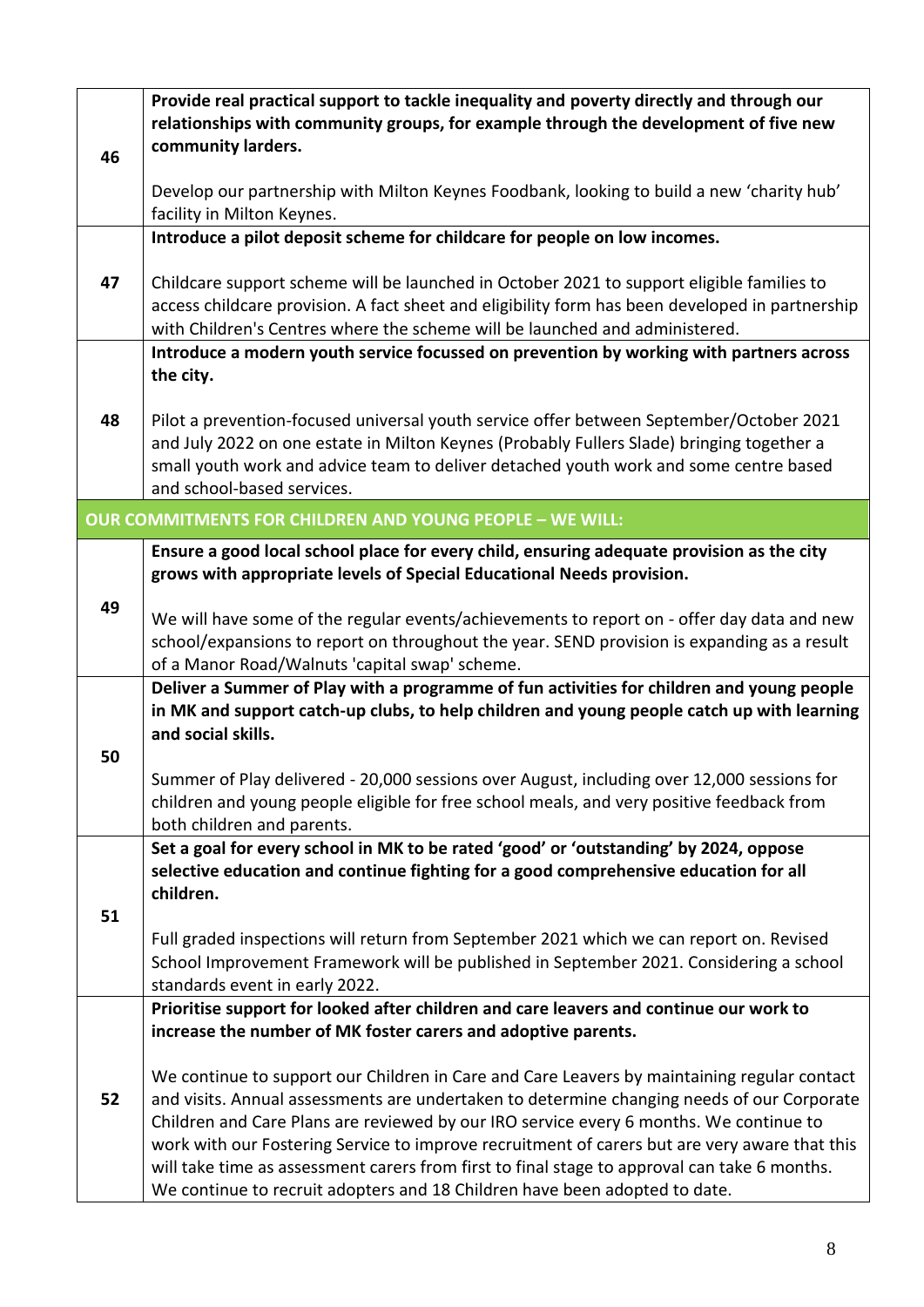|    | Introduce a rent deposit scheme for young adults leaving care and supply a bond to enable<br>some care leavers to attempt a move into the property market.                                                                                                                                                                                                                                                                                                                                                                                                                                                                                                                                                                                                                                                                                                                                                                                                            |
|----|-----------------------------------------------------------------------------------------------------------------------------------------------------------------------------------------------------------------------------------------------------------------------------------------------------------------------------------------------------------------------------------------------------------------------------------------------------------------------------------------------------------------------------------------------------------------------------------------------------------------------------------------------------------------------------------------------------------------------------------------------------------------------------------------------------------------------------------------------------------------------------------------------------------------------------------------------------------------------|
| 53 | The Deposit and Mortgage Scheme will be launched during Care Leavers week on 25 October<br>2021. Personal Advisors and Comms will be promoting the scheme and applications will be<br>consider until January 2022.                                                                                                                                                                                                                                                                                                                                                                                                                                                                                                                                                                                                                                                                                                                                                    |
|    | Reduce knife crime with an early year's prevention scheme.                                                                                                                                                                                                                                                                                                                                                                                                                                                                                                                                                                                                                                                                                                                                                                                                                                                                                                            |
| 54 | Tasking Board will review via MK Together the additional 250k invested in knife crime<br>prevention. Senior YOT Officer overseeing volunteer mentoring scheme for young people at<br>risk of knife crime. An additional Speech and Language therapist's time (2 days per week) is<br>being recruited to supplement work in partnership with Primary and Secondary Schools.<br>Outreach Youth Work provision being delivered by Redeeming Our Communities (ROC). Early<br>Intervention Music Groups delivered by MK Council Participation and Engagement Team on<br>Fuller Slade and Beanhill. Restorative Justice Responders in Schools operating in all Secondary<br>and Primary Schools. Primary Mental Health Worker being recruited to support the Missing<br>and Exploitation Hub. This is in addition to the previous additional 100k invested which has<br>funded schemes including Hazard Alley, Beacon Angling Lake, MK Gallery parkour scheme<br>and SOFEA. |

|                                                    | <b>ACTION ON CLIMATE CHANGE</b>                                                                                                                                                                                                                                                                                                                                                                                                                                                              |  |  |
|----------------------------------------------------|----------------------------------------------------------------------------------------------------------------------------------------------------------------------------------------------------------------------------------------------------------------------------------------------------------------------------------------------------------------------------------------------------------------------------------------------------------------------------------------------|--|--|
| <b>OUR COMMITMENTS TO REDUCE CARBON - WE WILL:</b> |                                                                                                                                                                                                                                                                                                                                                                                                                                                                                              |  |  |
| 55                                                 | Produce a Heating Decarbonisation Strategy for Milton Keynes, reflecting the likely phasing<br>out of gas boilers, to support potential funding bids to government and support our 2030<br>carbon zero target.                                                                                                                                                                                                                                                                               |  |  |
|                                                    | In progress with Local Partnerships. To be reported to Cabinet in January 2022 as part of the<br>Sustainability Strategy Action Plan.                                                                                                                                                                                                                                                                                                                                                        |  |  |
|                                                    | Bring forward a Green Homes Investment Plan to improve the energy efficiency of council<br>homes by February 2022 and investigate ways to assist private homeowners to install<br>energy efficiency measures.                                                                                                                                                                                                                                                                                |  |  |
| 56                                                 | Plan is being pulled together in partnership with Local Partnerships, Engie and Mears. This<br>will form part of the Sustainability Strategy Action Plan going to Cabinet in January 2022. Plan<br>in progress and potential solution to help private homeowners is in development as part of a<br>Local Authority consortium offer being delivered through E.On.                                                                                                                            |  |  |
| 57                                                 | Open our first all-through, zero carbon school 'Glebe Farm' in Autumn 2022 and look for<br>other opportunities for all-through schools' investment.<br>Construction work at the site remains on programme, completion planned June 2022, this is<br>progressing well.                                                                                                                                                                                                                        |  |  |
| 58                                                 | Review our response to the Christmas 2020 flooding and work to reduce flooding and<br>improve water management.<br>A number of investments have been made - £50K for Flood Officer (already recruited). £25K<br>for community led flood plans and comms. £100K for 'quick win' local scheme programme - a<br>dedicated landscaping ditch and maintenance programme to be delivered. £100K for<br>feasibility work to unlock EA funding. £100K for gulley cleaning (hire of a gulley cleaning |  |  |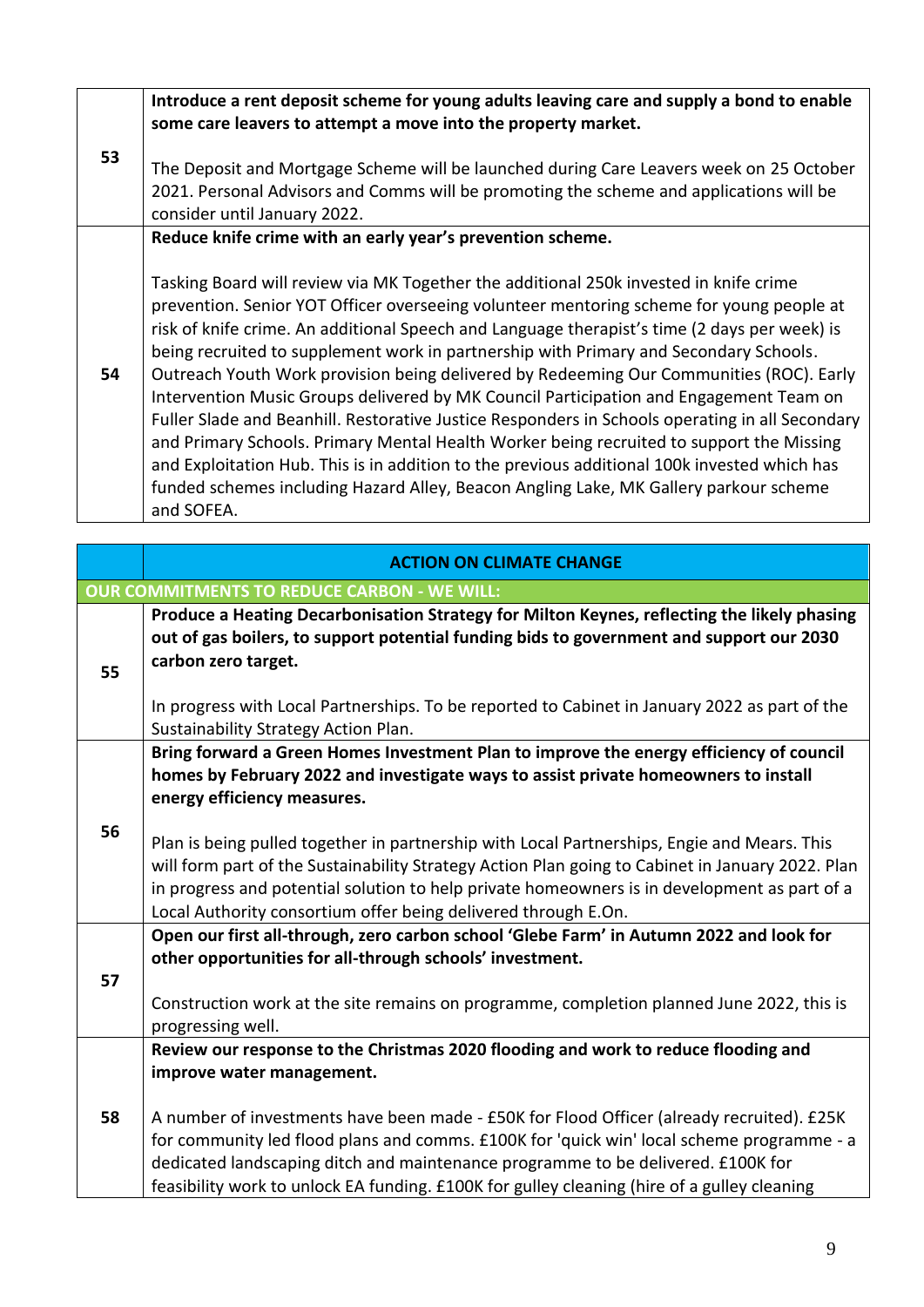|                              | machine and crew for a year). Section 21 reports have been concluded; five core                                                                                                                  |  |
|------------------------------|--------------------------------------------------------------------------------------------------------------------------------------------------------------------------------------------------|--|
|                              | recommendations made for delivery. Reports scrutinized to Strategic Placemaking. Further                                                                                                         |  |
|                              | minor works and project development activities to be undertaken arising from                                                                                                                     |  |
|                              | recommendations, including setting up Flood Mitigation Capital Programme.                                                                                                                        |  |
| <b>INCREASE BIODIVERSITY</b> |                                                                                                                                                                                                  |  |
|                              | Create five new local wildlife havens by identifying possible areas that would encourage                                                                                                         |  |
|                              | biodiversity and wildlife to thrive through creating optimal conditions.                                                                                                                         |  |
| 59                           |                                                                                                                                                                                                  |  |
|                              | We have identified five distinct small areas in urban settings that are currently undesignated.<br>New Bradwell Sept 2021 - complete, Grafton Park Nov 2021, Railway Walk - Jan 22 - two         |  |
|                              | remaining sites currently being identified.                                                                                                                                                      |  |
|                              | Celebrate Her Majesty the Queen's Platinum Jubilee in 2022 by joining the Queen's Green                                                                                                          |  |
|                              | Canopy (QGC) tree planting and replacement initiative.                                                                                                                                           |  |
|                              |                                                                                                                                                                                                  |  |
| 60                           | £25K of funding has been allocated to plant around 50 trees. Tree planting season is                                                                                                             |  |
|                              | September to March. Dedicated Tree Action Plan developed for 21/22. This includes a) Forest                                                                                                      |  |
|                              | Commission Grant project with Parishes. b) Station Square trees. c) Secklow Mound Circle of<br>Fruit Trees. Delivery dates to be confirmed.                                                      |  |
|                              | Create new wildflower reserves and promote greener land management by developing a                                                                                                               |  |
|                              | policy document for complete environmental management across the grid roads.                                                                                                                     |  |
|                              |                                                                                                                                                                                                  |  |
|                              | We are producing 'policy' document in partnership with Parks Trust by December 2021.                                                                                                             |  |
| 61                           | Meanwhile we're planting up grid road corridors with flowering wildflowers. Maps and                                                                                                             |  |
|                              | signage have been composed - currently being signed off by a Cabinet Member. Areas have<br>been identified for wildflower seeding during 2021 to start flowering spring/summer 2022.             |  |
|                              | Different seed packs will be used for different areas (flowers) and an accompanying map will                                                                                                     |  |
|                              | reflect this.                                                                                                                                                                                    |  |
|                              | Ensure the provision of a new country park in the MK East planning application.                                                                                                                  |  |
|                              |                                                                                                                                                                                                  |  |
| 62                           | The major planning application for the MK East site contains proposals for 'a new linear park<br>along the River Ouzel corridor'. Discussions over the details of the 'country park' are ongoing |  |
|                              | and including The Parks Trust who it is hoped will adopt and manage the completed park                                                                                                           |  |
|                              | area.                                                                                                                                                                                            |  |
|                              | <b>SUSTAINABLE TRANSPORT</b>                                                                                                                                                                     |  |
|                              | Support the delivery of a fully electrified East-West Rail and continue to promote better                                                                                                        |  |
|                              | connectivity and infrastructure across the Oxford-Milton Keynes-Cambridge Arc.                                                                                                                   |  |
| 63                           |                                                                                                                                                                                                  |  |
|                              | Council response to recent non statutory public consultation on East West Rail submitted 9<br>June 2021; pushes for electrification of the line. Ongoing: Oxford to M1 connectivity study        |  |
|                              | commissioned by England's Economic Heartland.                                                                                                                                                    |  |
|                              | Continue to improve the innovative MK Connect, our demand responsive transport service.                                                                                                          |  |
|                              |                                                                                                                                                                                                  |  |
| 64                           | Weekly operational and monthly contract meetings are held with the supplier (Via) to review                                                                                                      |  |
|                              | performance and address performance issues. Via are expanding the team within Milton                                                                                                             |  |
|                              | Keynes, bringing in additional support and experience and recruiting a dedicated on-site field                                                                                                   |  |
|                              | manager based in Milton Keynes to manage localised issues at their cost. We publish                                                                                                              |  |